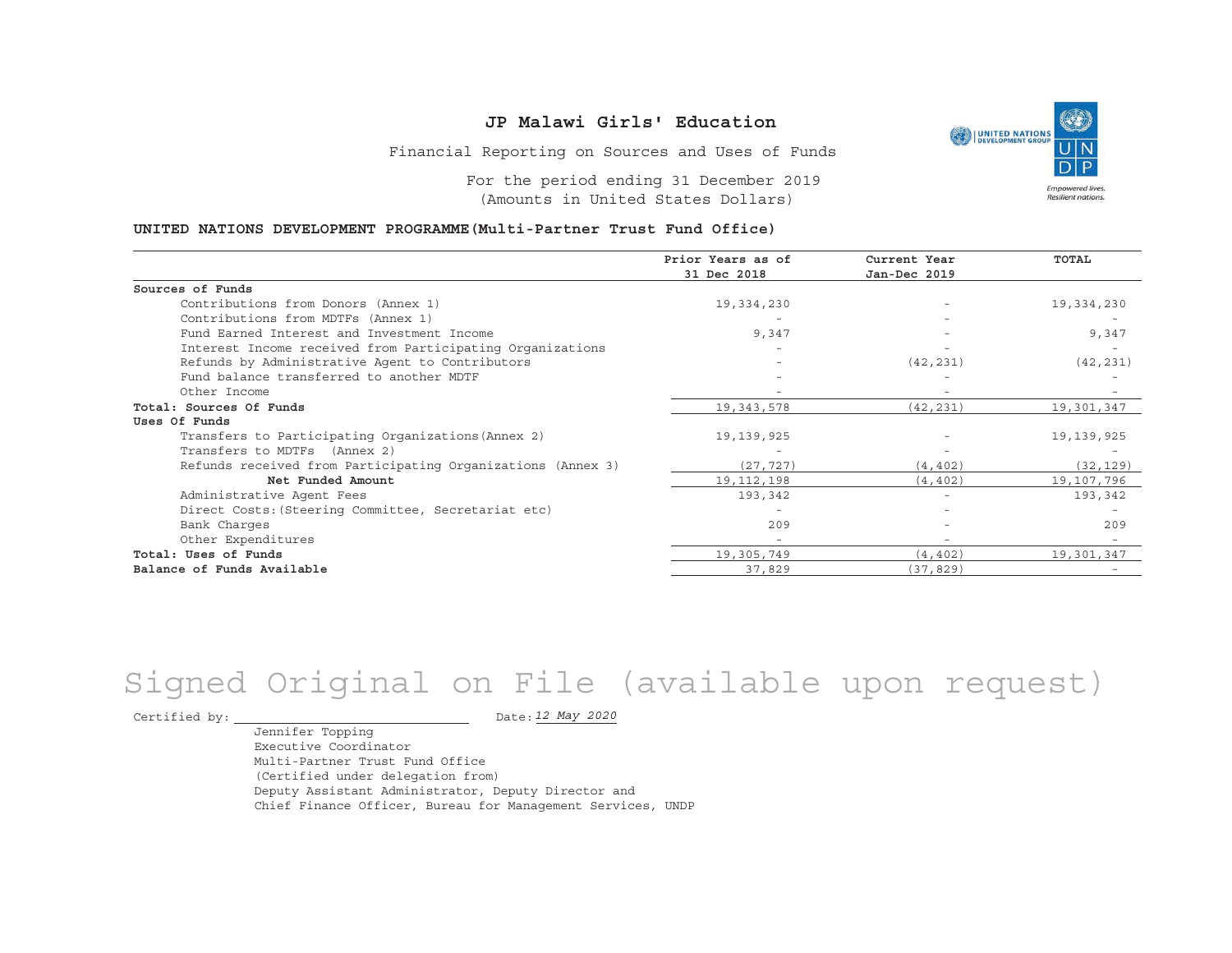

Financial Reporting on Sources and Uses of Funds

For the period ending 31 December 2019 (Amounts in United States Dollars)

#### **UNITED NATIONS DEVELOPMENT PROGRAMME(Multi-Partner Trust Fund Office)**

**Annex - 1: Contributions**

|                      | Prior Years as of | Current Year             | TOTAL      |
|----------------------|-------------------|--------------------------|------------|
|                      | 31 Dec 2018       | Jan-Dec 2019             |            |
| From Contributors    |                   |                          |            |
| GOVERNMENT OF NORWAY | 19,334,230        | $\overline{\phantom{0}}$ | 19,334,230 |
| Total: Contributions | 19,334,230        | $\overline{\phantom{0}}$ | 19,334,230 |

## Signed Original on File (available upon request)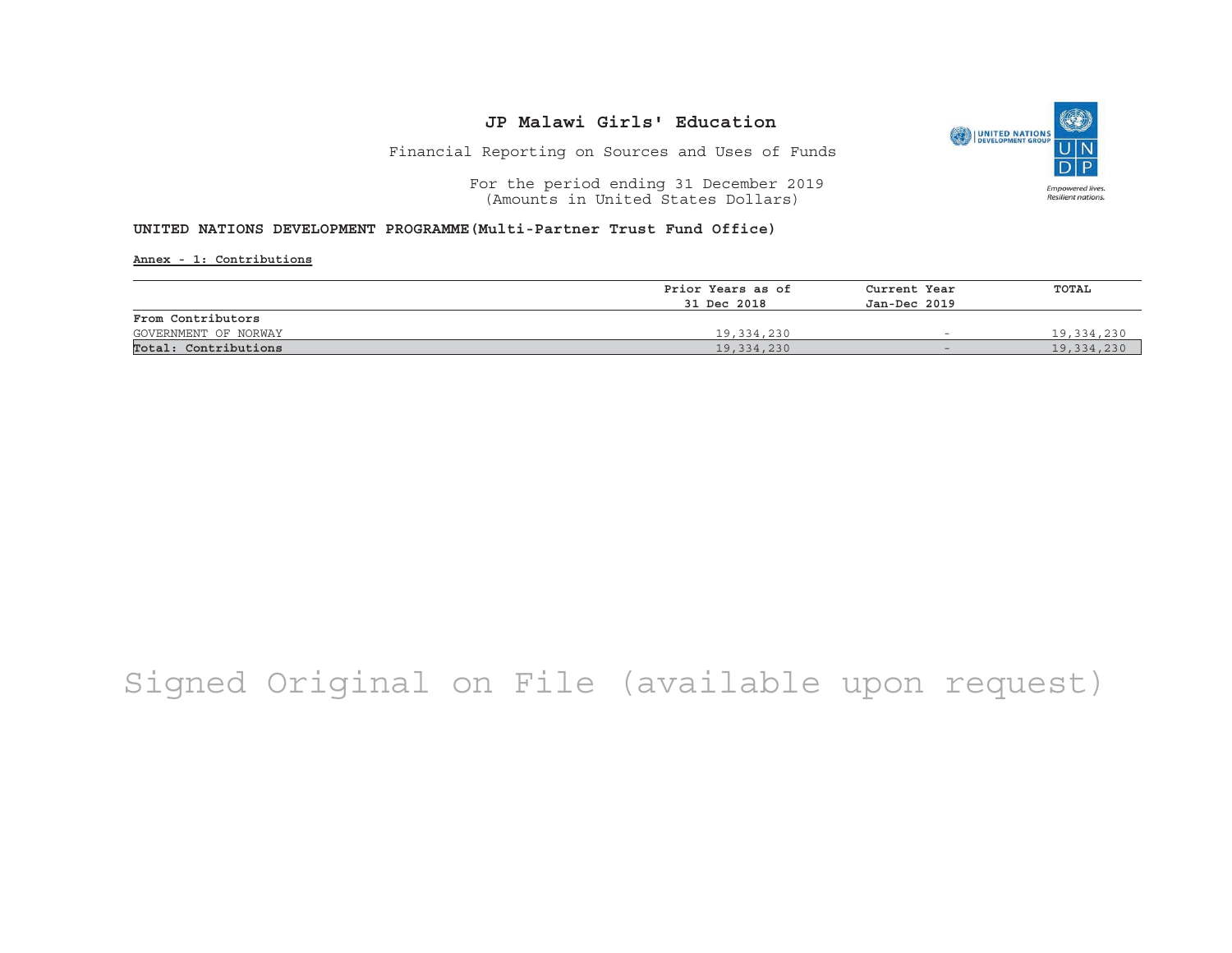Financial Reporting on Sources and Uses of Funds

For the period ending 31 December 2019(Amounts in United States Dollars)

### **UNITED NATIONS DEVELOPMENT PROGRAMME(Multi-Partner Trust Fund Office)**

**Annex - 2: Transfers**

|                                | Prior Years as of | Current Year             | TOTAL        |
|--------------------------------|-------------------|--------------------------|--------------|
|                                | 31 Dec 2018       | Jan-Dec 2019             |              |
| To Participating Organizations |                   |                          |              |
| UNFPA                          | 3,990,139         | $\overline{\phantom{m}}$ | 3,990,139    |
| UNICEF                         | 5,952,444         | $\overline{\phantom{m}}$ | 5,952,444    |
| WFP                            | 9,197,342         | $\overline{\phantom{0}}$ | 9,197,342    |
|                                |                   |                          |              |
| Total Transfers                | 19, 139, 925      |                          | 19, 139, 925 |

# Signed Original on File (available upon request)